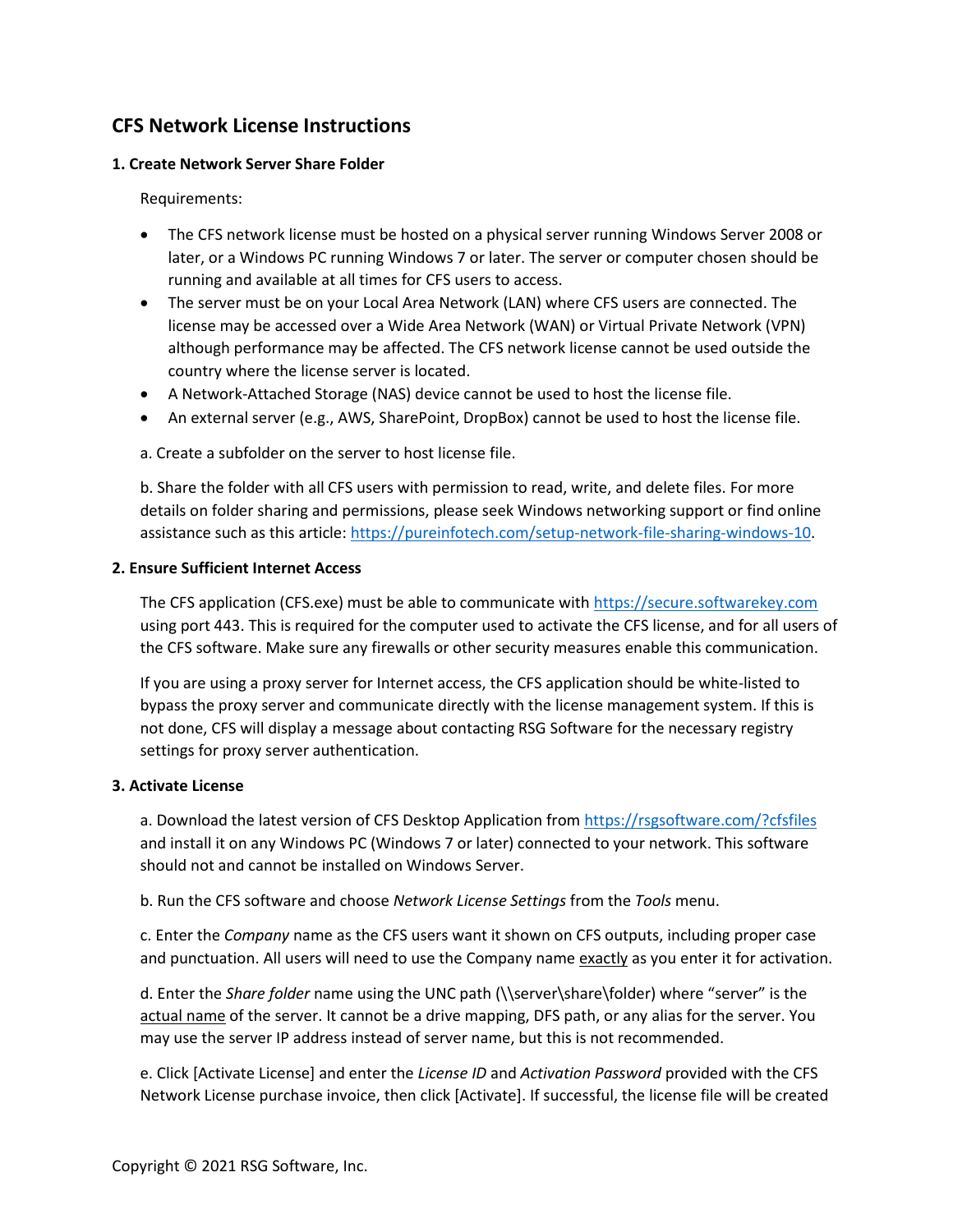in the *Share folder* and the license information will be shown in the status window. If not, refer to **Common License Errors** below.

Note: Do not click [Release License]. CFS will automatically release the license when it is closed.

## **4. Automate Client Settings**

Each CFS user will need the *Company* name and *Share folder* settings made on their computer, exactly as entered for the license activation. These are registry settings which may be pushed out to each user's computer by following these steps.

a. Click the [Automate Clients] button, which will post the necessary registry content to the Windows Clipboard.

b. Paste this registry content into a text editor and save it as a .reg file.

c. Push the registry settings to each CFS user's computer using your normal deployment tools. You may alternatively distribute this registry file to each user, which they can double-click to merge the settings. Note, this will require administrator permission running under their own user name.

Alternatively, each user may manually enter the *Company* name and *Share folder* entries into CFS (see **Acquire License** below).

# **5. CFS Installation**

Each user may download and install CFS themselves. If you want to push the installation to their computers, use the following syntax to run the installer silently on their computer.

cfs13XXinst.exe /s

If CFS is already installed, you should silently uninstall it first using a command line similar to:

"C:\Program Files (x86)\RSG Software\CFS 13\Uninstall.exe" /s

## **6. Acquire License**

If the network license settings were not pushed out to each user as described in **Automate Client Settings**, each user must manually enter the settings in CFS.

a. Provide them with the exact entries for *Company* name and *Share folder* that were used to activate the license. Do this electronically so they can use Copy and Paste and prevent typing errors.

b. The user should start CFS on their computer and choose *Network License Settings* from the *Tools* menu.

c. The user should enter the *Company* name and *Share folder* entries exactly as provided to them, then click [Acquire License].

d. The user should click [Close] to close the *Network License Settings* window.

Note: Do not click [Release License]. CFS will automatically release the license when it is closed.